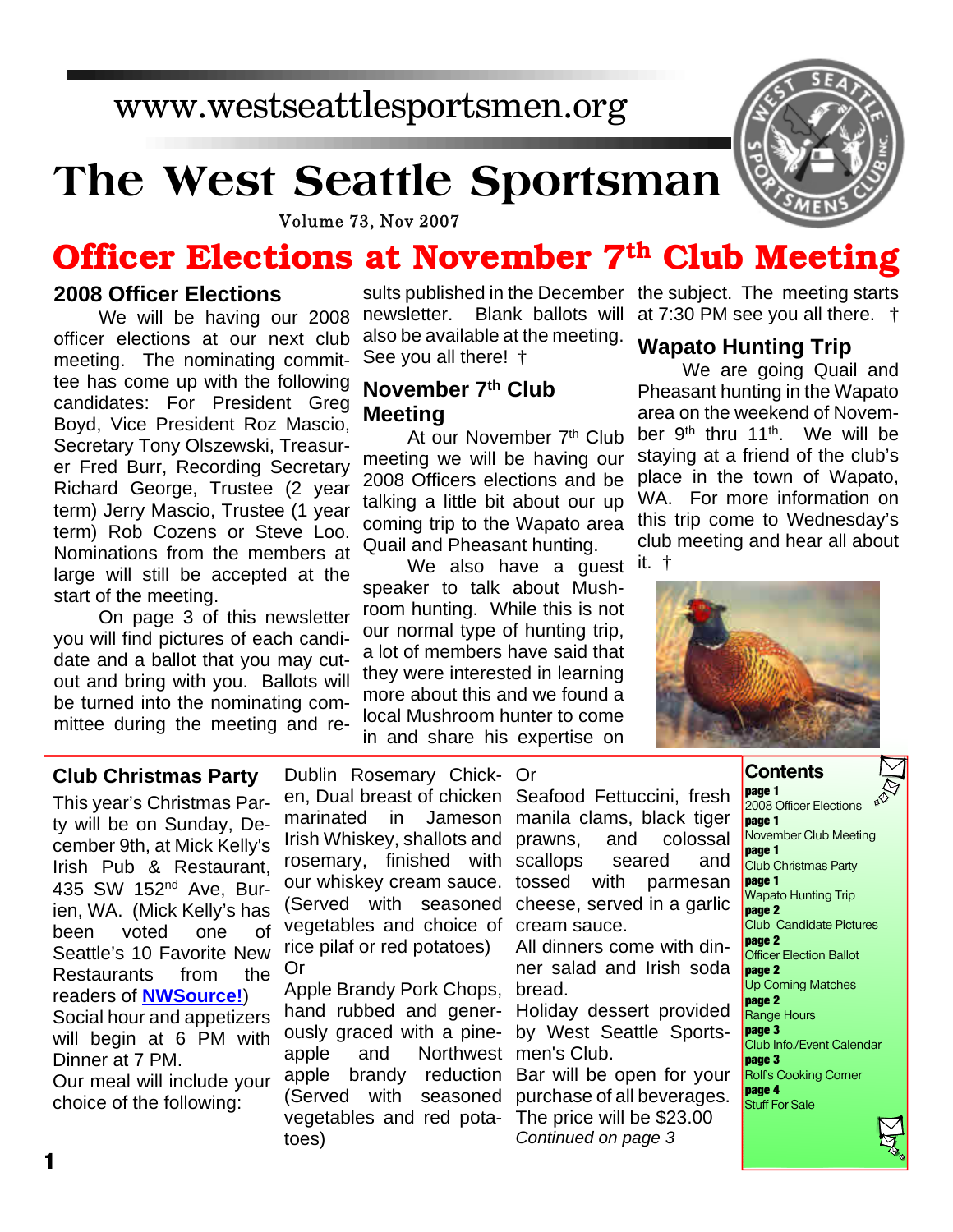|                                                                                                  | <b>Your 2008 Candidates</b>                                                                                                                                              | <b>Ballot</b><br><b>WSSC 2008 Officer Elections</b><br>Vote for one in each position                                                                                                                                                                                               |                                             |                                                                                                                                                                                                                                                          |
|--------------------------------------------------------------------------------------------------|--------------------------------------------------------------------------------------------------------------------------------------------------------------------------|------------------------------------------------------------------------------------------------------------------------------------------------------------------------------------------------------------------------------------------------------------------------------------|---------------------------------------------|----------------------------------------------------------------------------------------------------------------------------------------------------------------------------------------------------------------------------------------------------------|
| <b>For President</b><br>Greg Boyd                                                                |                                                                                                                                                                          | For Recording<br>Secretary                                                                                                                                                                                                                                                         | For Trustee (2 Year)<br><b>Jerry Mascio</b> |                                                                                                                                                                                                                                                          |
|                                                                                                  |                                                                                                                                                                          | <b>Richard George</b>                                                                                                                                                                                                                                                              |                                             | <b>President</b><br><b>Greg Boyd</b><br>Write in<br><b>Vice President</b><br>Roz Mascio<br>Write in                                                                                                                                                      |
| <b>For Vice President</b><br>Roz Mascio                                                          |                                                                                                                                                                          | For Treasurer                                                                                                                                                                                                                                                                      | For Trustee (1 Year)<br><b>Rob Cozens</b>   | <b>Secretary</b><br>Tony Olszewski                                                                                                                                                                                                                       |
| <b>For Secretary</b><br><b>Tony Olszewski</b>                                                    |                                                                                                                                                                          | <b>Fred Burr</b>                                                                                                                                                                                                                                                                   | For Trustee (1 Year)<br>Steve Loo           | Write in<br><b>Recording Secretary</b><br><b>Richard George</b><br>Write in<br><b>Treasurer</b><br>Fred Burr<br>Write in<br>Trustee (2 year)<br><b>Jerry Mascio</b><br>Write in<br><b>Trustee (1 year)</b><br>Rob Cozens<br><b>Steve Loo</b><br>Write in |
| <b>Nov 3-4</b><br>Nov 10<br>Nov 17<br>Dec 8<br>Dec 8-9<br>Jan 12<br>Feb 15-16<br>Mar 8<br>Apr 12 | Olympia<br><b>West Seattle</b><br>Puyallup<br>Olympia<br><b>West Seattle</b><br><b>West Seattle</b><br><b>West Seattle</b><br><b>West Seattle</b><br><b>West Seattle</b> | Up coming Small bore & Air Matches<br>Pistol-Air (9 AM) & Standard (Noon)<br>JORC (West)<br>JOARC (West)<br><b>USA Shooting Match</b><br>Pistol-Air (9 AM) & Standard (Noon)<br><b>NRA Sectional</b><br>Pistol-Air (9 AM) & Standard (Noon)<br>Pistol-Air (9 AM) & Standard (Noon) | State Indoor Int'l 3-P Championship (West)  | <b>Range Hours and Activity</b><br>Monday - Small Bore - 6 PM<br>Tuesday - Air Pistol - 6 PM<br>Wednesday - Juniors - Call Fred Burr<br>at 206-935-4883 for information.<br>Cost: Adult members \$2.00, non-<br>members \$4.00, Juniors \$1.00.          |
| Volume 73, Nov 2007                                                                              |                                                                                                                                                                          |                                                                                                                                                                                                                                                                                    |                                             | The West Seattle Sportsman                                                                                                                                                                                                                               |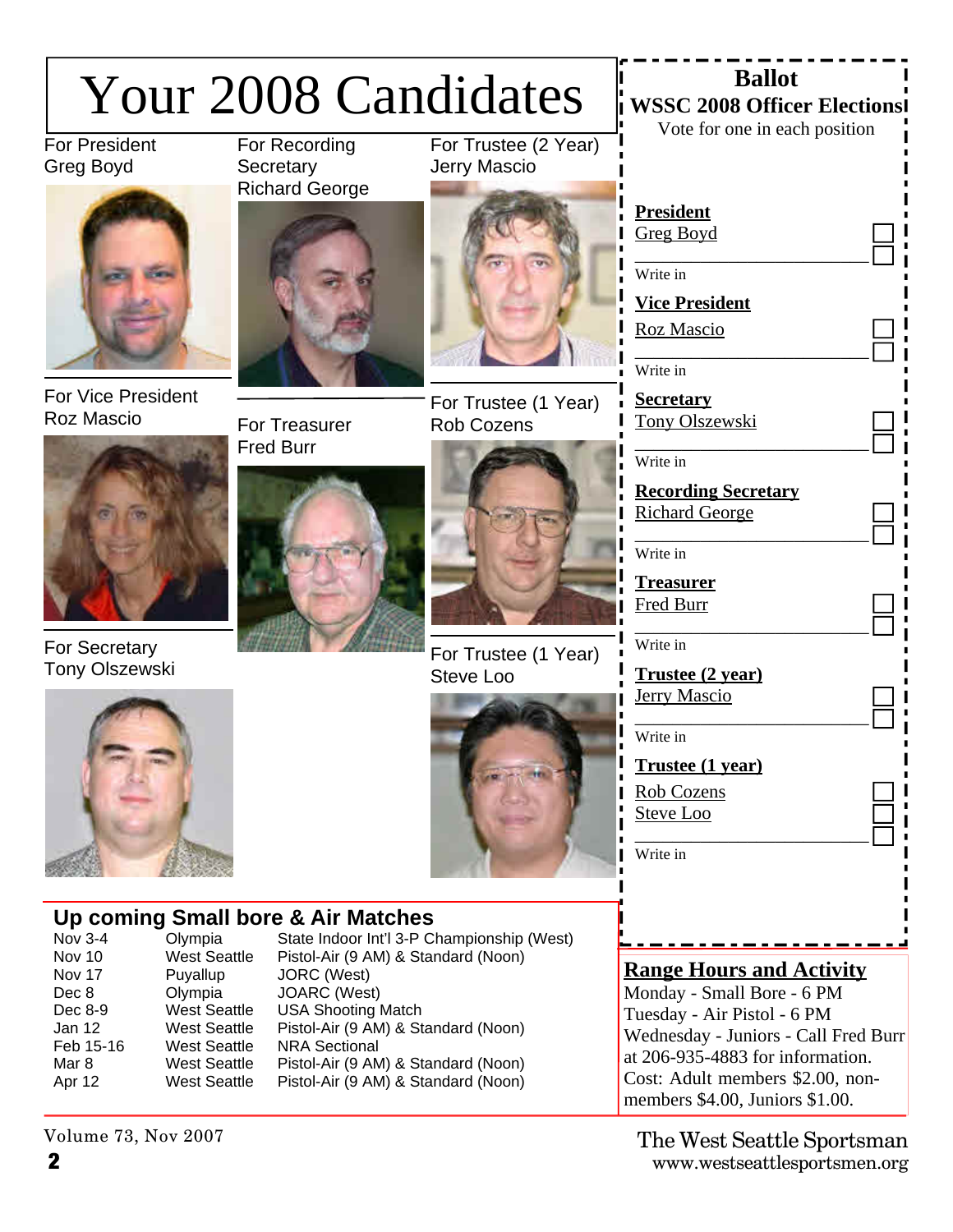#### **The West Seattle Sportsmen's Club Sponsors of the Roger Dahl Rifle Training Range**

|                                                                                                                                                                                                                                                                                                                                                                                                                                                                                                                                                                           | Sponsors of the Roger Dahl Rifle Training Range                                                                                                                                                                                                                                                                                                                                                                                                                                                                                                                                                                                                                                                                                             |                                                                                                                                |                                                                                                                                                                                                                                                                                                                                                                                                                                               |
|---------------------------------------------------------------------------------------------------------------------------------------------------------------------------------------------------------------------------------------------------------------------------------------------------------------------------------------------------------------------------------------------------------------------------------------------------------------------------------------------------------------------------------------------------------------------------|---------------------------------------------------------------------------------------------------------------------------------------------------------------------------------------------------------------------------------------------------------------------------------------------------------------------------------------------------------------------------------------------------------------------------------------------------------------------------------------------------------------------------------------------------------------------------------------------------------------------------------------------------------------------------------------------------------------------------------------------|--------------------------------------------------------------------------------------------------------------------------------|-----------------------------------------------------------------------------------------------------------------------------------------------------------------------------------------------------------------------------------------------------------------------------------------------------------------------------------------------------------------------------------------------------------------------------------------------|
| <b>OFFICERS</b><br>President - Greg Boyd<br>Vice Pres. - Roz Mascio<br>Secretary - Tony Olszewski<br>Treasurer - Fred Burr<br>Rec. Sec. - Richard George                                                                                                                                                                                                                                                                                                                                                                                                                  | <b>TRUSTEES</b><br>206-965-9629<br>Rolf Erickson<br>206-937-3614<br>Jerry Mascio<br>Cam Robison<br>425-226-5643<br>206-935-4883                                                                                                                                                                                                                                                                                                                                                                                                                                                                                                                                                                                                             | Fred Burr<br>206-937-3614<br>Ernie Frey<br><b>Frank Novito</b><br>206-431-8337<br>Contact us at: info@westseattlesportsmen.org | <b>LIFE TIME MEMBERS</b>                                                                                                                                                                                                                                                                                                                                                                                                                      |
| <b>Club</b><br><b>Christmas</b><br>Party<br><b>Continued from page 1</b><br>per person; this includes<br>meal, taxes and gratuity.<br>We are limited to 40 peo-<br>ple so the first 40 paid get<br>to go. Please reply with<br>payment no later than Fri-<br>day, December 7 <sup>th</sup> as we<br>must give the Restaurant<br>a firm number of people<br>coming then.<br><b>Make</b><br>checks payable to WSSC<br>and mail to West Seattle<br>Sportsmen's Club, P.O.<br>Box 16258, Seattle, WA<br>98116, or you may pay in<br>person at the club<br>Continued on page 4 | ROP<br><b>ROSEMARY ROASTED POTATOES</b><br>Crisp on the outside, creamy and soft on the<br>inside, these potatoes are perfect alongside<br>roast chicken.<br><b>Makes 4 Servings</b><br>2 1/2 pounds small Yukon Gold potatoes,<br>scrubbed (but not peeled).<br>1/4 cup extra virgin olive oil.<br>1 tablespoon chopped fresh rosemary.<br>Sea salt.<br>Freshly ground black pepper.<br>Position a rack in the center of the oven and preheat to 400°F.<br>Cut each potato into 6 wedges. Toss with the olive oil and<br>rosemary, coating them completely. Season with salt and pep-<br>per. Place in a 10 or 12 inch cast iron skillet, and put the skillet<br>in the oven. Roast until crisp and golden, 30 to 40 minutes. $\dot{\tau}$ |                                                                                                                                | <u>Events</u><br><b>Calendar</b><br>Nov 7 <sup>th</sup> - Club meeting/Officer<br>Elections<br>Nov 9th - 11th - Bird Hunting<br>in Wapatoe<br>Dec 9 <sup>th</sup> - Club Christmas<br>Party<br>Dec 19th - Officers Meeting<br>If you have any ideas for pro-<br>grams to have at the club meet-<br>ings or any good outing ideas<br>let one of the Officers or Trust-<br>ees know. You may contact us<br>at:<br>info@westseattlesportsmen.org |
| <b>New</b>                                                                                                                                                                                                                                                                                                                                                                                                                                                                                                                                                                | <b>MEMBERSHIP APPLICATION</b><br><b>WEST SEATTLE SPORTSMEN'S CLUB</b><br>of                                                                                                                                                                                                                                                                                                                                                                                                                                                                                                                                                                                                                                                                 |                                                                                                                                | <b>Renewal</b><br>Date<br>Washington, being interested in the                                                                                                                                                                                                                                                                                                                                                                                 |
| payment of one year's dues.<br>Signed<br>(New Only)                                                                                                                                                                                                                                                                                                                                                                                                                                                                                                                       | a true sportsman both in the field and to my brother members at all times.                                                                                                                                                                                                                                                                                                                                                                                                                                                                                                                                                                                                                                                                  | If you would like to<br>receive the Club<br>newsletter by email<br>check here.                                                 | propagation and conservation of game birds, game animals, and fish in the State of Washington, do hereby apply<br>for membership in the WEST SEATTLE SPORTSMEN'S CLUB and tender herewith the sum of \$<br>"I solemnly swear that I will abide by the Constitution and By-Laws of the West Seattle Sportsmen's Club and<br>help in its up-building and I will not willfully disobey the Game Laws wherever I fish or hunt. I will always be   |
|                                                                                                                                                                                                                                                                                                                                                                                                                                                                                                                                                                           | The West Seattle Sportsman                                                                                                                                                                                                                                                                                                                                                                                                                                                                                                                                                                                                                                                                                                                  |                                                                                                                                | Volume 73, Nov 2007                                                                                                                                                                                                                                                                                                                                                                                                                           |

www.seattlesportsmen.org **3** The West Seattle Sportsman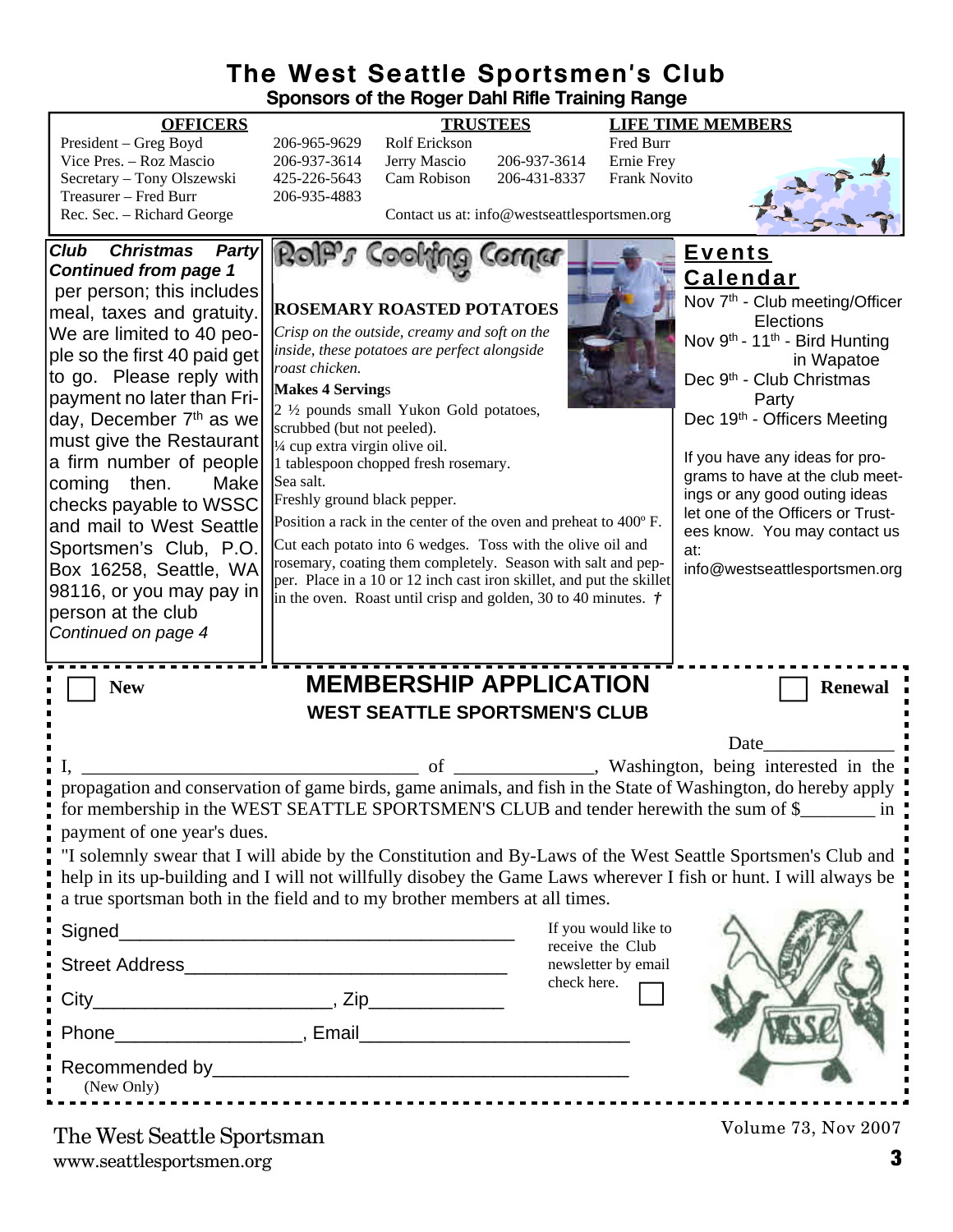### **Stuff For Sale**

**Wanted to Find** - Bert McKim's lead melting furnace. If anyone knows who might have this please call Kenny McKim at 206 935 2853.

鷹

**For Sale** – Browning A-5, FN Manufacture, 12 GA full choke, 29½" BBL, Solid Rib, Butt Plate Added, Serial 138518, Mfgd 1929 \$650.00. Contact Fred Burr 206-935-4883

**For Sale** – Colt single-action Frontier Scout 22 Long Rifle Pistol \$400.00. Contact Fred Burr 206-935-4883 **For Sale** – Pistol box \$50.00. Con-

tact Fred Burr 206-935-4883 **For Sale** – Daisy Model 717 Target Air Pistol \$75.00. Contact Fred Burr 206-935-4883

If you have something you would like to list in this section please send an email to "info@westseattlesportsmen.org" listing the item or items you would like to sell, the price, and your contact information. Put "Stuff For Sale" in the Subject line of your email. Keep in mind that this comes out only once a month. In order to be listed in the coming month's newsletter you will need to have your ad emailed to us no later than the 20<sup>th</sup> of the prior month.....



The West Seattle Sportsmen's Club P.O. Box 16258 Seattle, WA 98116



**For Sale -** Questar center console, rebuilt Suzki outboard, new canvas. This is Fred Hutchison's old boat. Rumor has it that it's about 15' with a 70hp outboard, but you can contact Jerry Mascio for more info. 206-937-3614, \$7500 OBO

†

#### **4** Volume 73, Nov 2007

#### *Club Christmas Party Continued from page 3*

meeting, or at the range on one of the open shooting nights by giving your check or money to Fred Burr.

We will be having a gift exchange similar to last years. If you wish to participate bring a gift worth \$10.00 or so to contribute to the Santa's bag. You will be given a random number, which will be the order you get to pick your prize in. Only those that bring a gift will receive one. All who came last year will remember what fun we had with this! I hope to see you all there. †



**First Class Mail**